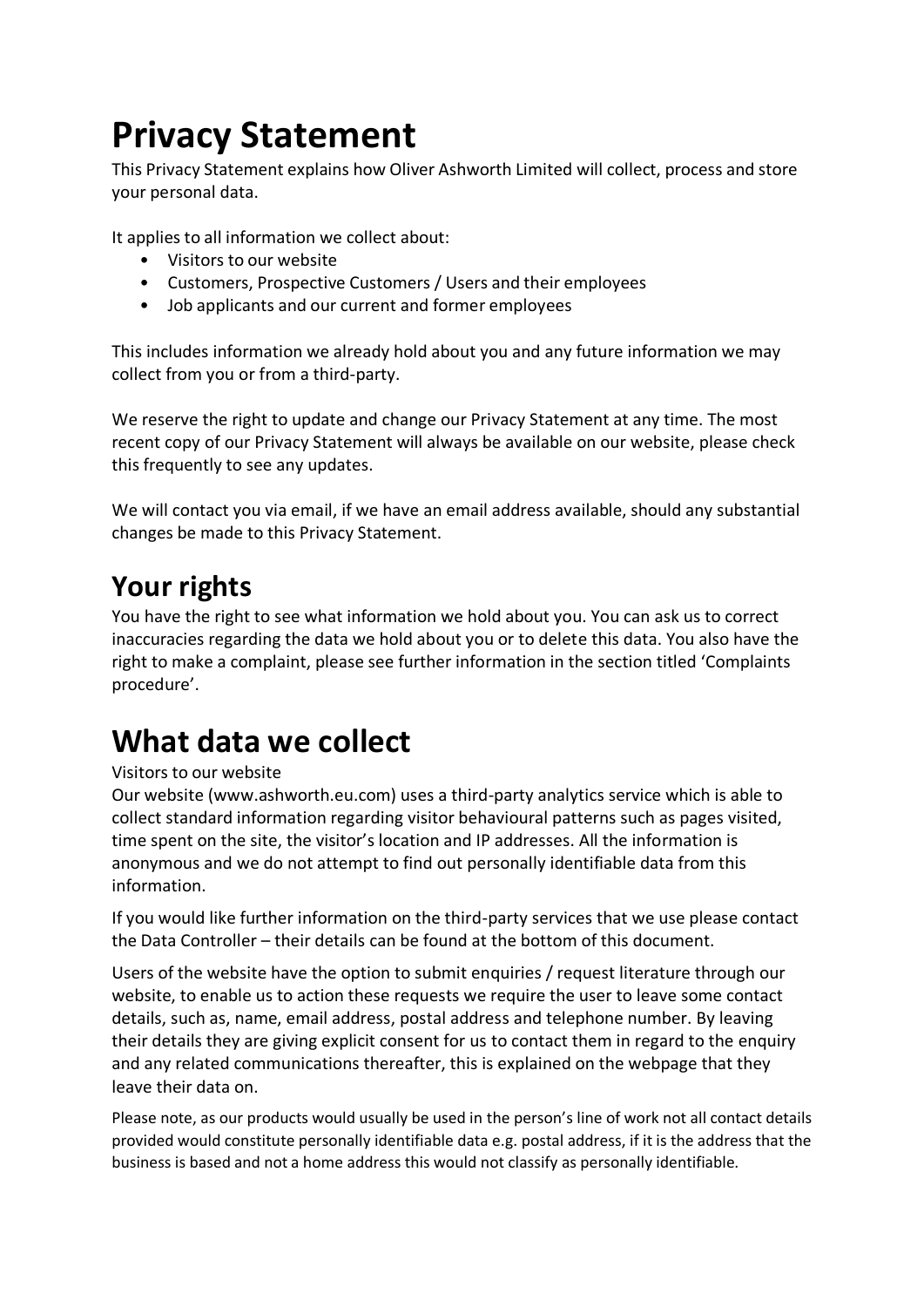#### **Our Customers and their employees**

As we are a B2B company our customers are other businesses and as a result no personally identifiable information is held. The exception to this is information held on their employees where we may hold contact details such as name, email address and telephone numbers. This is required for us to liaise with them about general business operations and to fulfil any contractual obligations, such as orders.

#### **Prospective Customers / Users**

We strive to only send communications that the recipient would be legitimately interested in due to their line of work. To allow us to do this we do thorough due-diligence checks on all marketing lists that we use, including bought-in lists. The personally identifiable data that we would hold on Prospective Customers / Users is limited to names, email addresses and telephone numbers.

#### **Job applicants and our current and former employees**

All personal data we hold on applicants and current and former employees are what the individual have provided themselves and what we need to hold to fulfil our contractual and legal obligations. Some of this may be deemed as sensitive data, for example, bank details, criminal record declarations, NI numbers etc.

For more information on this please contact the Data Controller using the details at the bottom of this document.

## **How we use your personal information**

#### **Visitors to the website**

No personally identifiable information is held. With the exception of users who have chosen to give us their data by submitting one of the website forms. The data will be used to fulfil the request that they have submitted. After the point that we are satisfied that the enquiry / action has been completed, the personal details will no longer be processed but may be archived.

#### **Our Customers and their employees**

We will use personal information about key employees within the business that either the individual or another person in the business has provided to us. We may use this information to contact you about general business operations. This information will be stored on a CRM system for the purpose of internal record keeping. We may use this data to send promotional emails / letters that we think may be useful to you, however you may optout from these at any point. From time to time we may also use your information for market research purposes.

#### **Prospective Customer / Users**

We use this data because we believe you would have a legitimate interest in our business and produces due to your line of work. We may use this data to send promotional emails / letters that we think may be useful to you, however you may opt-out from these at any point. Should you decide to opt-out, we will cease to process this data however, we will keep a record of your details indefinitely on our opt-out list.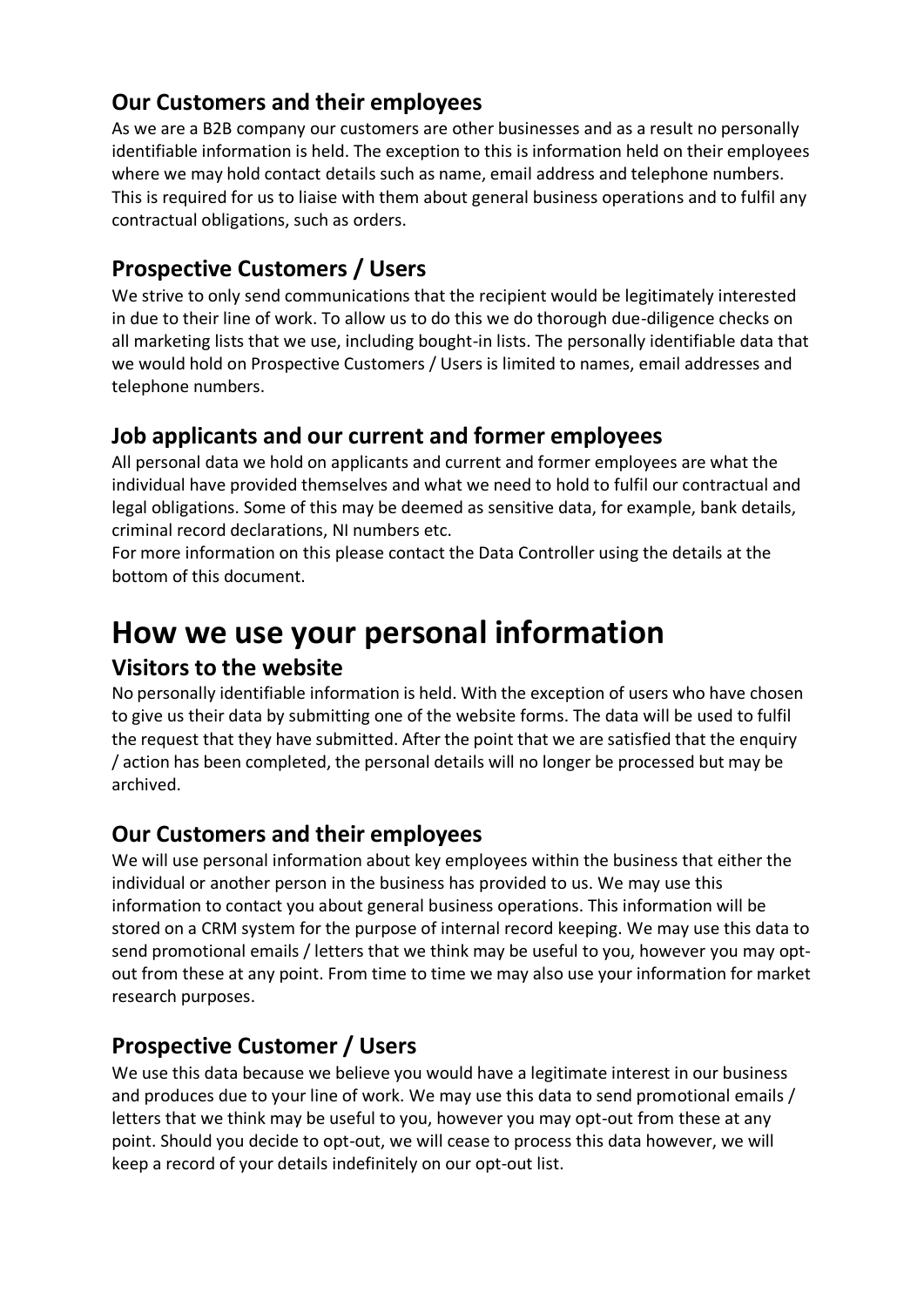#### **Job applicants and our current and former employees**

The information that job applicants provide to us during the recruitment process will be used solely for the purpose of progressing your application.

Information held on current and former employees will be used to fulfil contractual obligations and legal obligations.

For current employees this will consist of sharing personal data with third-parties such as banks and pension companies.

Information held about applicants will not be passed to any third-parties nor will it be used for marketing purposes. The personal data provided will be accessible by the hiring manager and used to contact you in regard to your application.

The information that is provided will be held securely by us either in an electric or physical format.

## **How we store and share your personal data**

The safety of your data that we hold is a priority to us.

In order to prevent unauthorised access or disclosure, we have put in place suitable physical and electronic procedures to secure the information.

In order for us to improve customer experience we may also share this information with carefully selected companies, also known as Data Processors.

We may also share the information we hold about you if we are legally obliged to do so, for example, if the information is requested by HMRC or a court order.

The personal data that Oliver Ashworth process will be held in the UK. You can request more information about this by contacting the Data Controller but be assured Oliver Ashworth Ltd have carried out necessary checks to ensure that all of your personal data is stored safely and securely.

You may contact the Data Controller if you require additional information about the Data Processors that we use.

## **How long we keep your personal information**

#### **Visitors to the website**

No personal data is collected. Information submitted by enquiry forms will be archived as soon as the matter is resolved.

#### **Our Customers and their employees**

We will keep the information for the duration that the business continues to trade with us and for 2 and a half years thereafter. This information will be archived after this point. When we are made aware that an individual has ceased employment with our customer their details will be removed from our system.

#### **Job applicants and our current and former employees**

Job applicants – We will keep the information for the duration of the probation period of the role that they applied. This is usually 6 months.